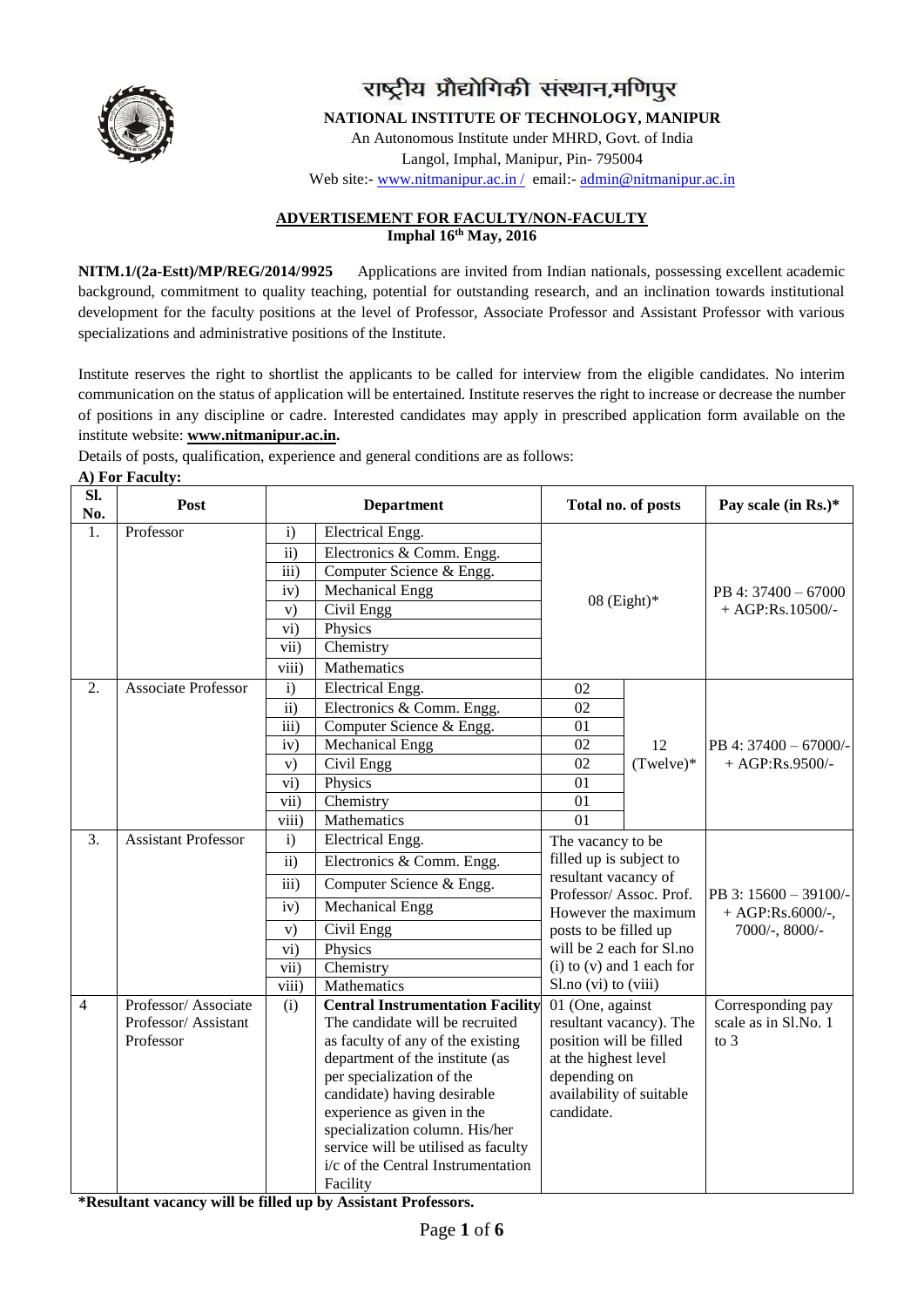### **B) For Non Faculty:**

| SI.<br>No. | Post             | <b>Department</b>         | Total no. of posts | Pay scales (in Rs.)*                   | Age limit**    |
|------------|------------------|---------------------------|--------------------|----------------------------------------|----------------|
|            | Junior Assistant | Administration / Accounts | 03 (Three)         | PB-1: ₹ 5200 – ₹ 20200<br>+ AGP ₹ 2000 | Below 27 years |

\*Plus Govt. of India allowances as applicable to the NITs from time to time.

\*\*The Govt. of India's reservation policy including age relaxation for SC/ST/OBC/PWD is applicable to NIT, Manipur. Age relaxation for internal candidates (presently working on contractual basis) as per BOG approval will also be applicable.

#### **Preferred Specialisation:**

| <b>Central Instrumentation Facility</b> | Preferably experience in handling sophisticated equipment such as modern<br>chromatographic and MS techniques like UPLC, LC-MS, GC-MS, NMR, ESR,<br>SEM, TEM, MS, IMA, etc. and working knowledge in computer controlled<br>experimental setups.                                                                                                                                                                                                                         |
|-----------------------------------------|--------------------------------------------------------------------------------------------------------------------------------------------------------------------------------------------------------------------------------------------------------------------------------------------------------------------------------------------------------------------------------------------------------------------------------------------------------------------------|
| Civil Engineering Dept.                 | Structural engineering, Geo-technical Engineering, Transportation Engineering,<br>Planning and Architecture, Earth Science and Engineering. Candidates with good<br>academic background and having specializations in other areas of Civil<br>Engineering may also apply.                                                                                                                                                                                                |
| Computer Science & Engg.Dept.           | All areas in Computer Science & Engineering. However, candidates with<br>specialization in areas related to Computer Systems, Operating Systems,<br>Databases, Computer Networking, Compliers, Graphics, Software engineering,<br>Multimedia security will be preferred.                                                                                                                                                                                                 |
| Electrical Engg. Dept.                  | Electrical Machines and Drives, Power Electronics, Power Systems, Control<br>system, Energy System. Candidates with good academic background and having<br>specializations in other areas of Electrical Engineering may also apply.                                                                                                                                                                                                                                      |
| Electronics & Communication Engg. Dept. | Communication, Image Processing and computer vision, Instrumentation,<br>Microelectronics, Microprocessors & Embedded Systems, Microwave<br>Engineering, Opto-electronics, Semiconductor Devices and VLSI Design.                                                                                                                                                                                                                                                        |
| Mechanical Engg. Dept.                  | Experimental aspects of Fluid dynamics, Aerodynamics, Turbomachinery and<br>Propulsion-wind tunnel/PIV/shadography etc. Micro-fluidics,<br>MEMS;<br>Mechatronics & Control engineering; Robotics; I.C. engines and Automobile<br>engineering; Solid Mechanics; Stress Analysis; Manufacturing and Materials;<br>Computational Mechanics. Candidates with good academic background and<br>having specializations in other areas of Mechanical Engineering may also apply. |
| Physics                                 | High Energy Physics/Electronics                                                                                                                                                                                                                                                                                                                                                                                                                                          |
| Chemistry                               | Open                                                                                                                                                                                                                                                                                                                                                                                                                                                                     |
| <b>Mathematics</b>                      | Open                                                                                                                                                                                                                                                                                                                                                                                                                                                                     |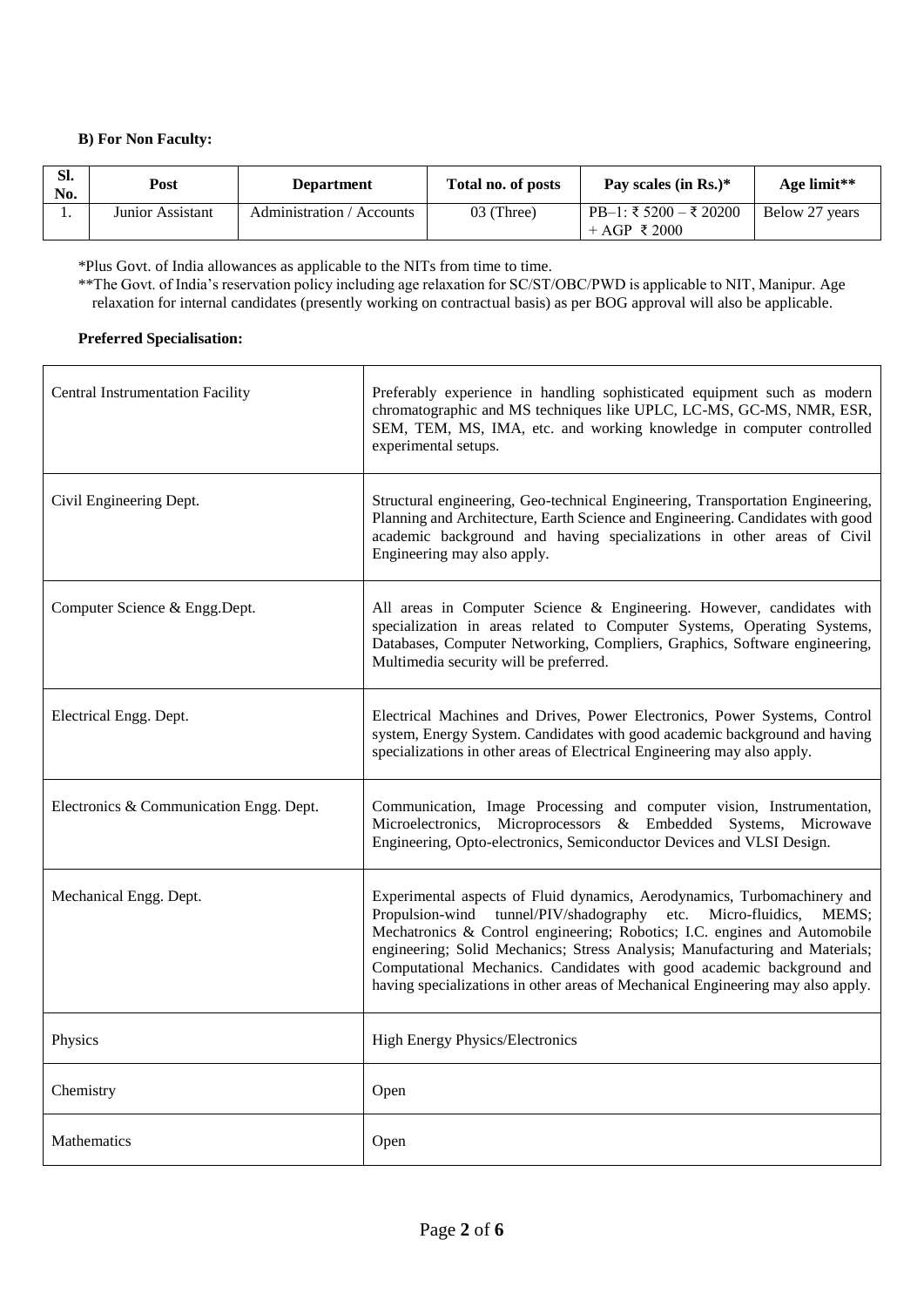## **1. The essential/ desirable qualifications and experience:**

| SI.<br>No.     | <b>Designation, Pay Band</b><br>and Academic Grade<br>Pay            | Qualification, Experience, Other Essential and Additional Desirable Requirements and Age<br>limit                                                                                                                                                                                                                                                                                                                                                                                                                                                                                                                                                                |  |
|----------------|----------------------------------------------------------------------|------------------------------------------------------------------------------------------------------------------------------------------------------------------------------------------------------------------------------------------------------------------------------------------------------------------------------------------------------------------------------------------------------------------------------------------------------------------------------------------------------------------------------------------------------------------------------------------------------------------------------------------------------------------|--|
| 1              | Professor                                                            | Qualification: Ph.D with first class at the preceding degree or equivalent with a very good<br>academic record.                                                                                                                                                                                                                                                                                                                                                                                                                                                                                                                                                  |  |
|                | PB 4:.37400 - 67000/-<br>$+ AGP:Rs.10500/-$                          | <b>Relevant Experience:</b> 10 Years after Ph.D or 13 Years (not counting Ph.D enrolment period)<br>in total out of which 7 years to be after Ph.D; At least 4 years at Associate Professor level with<br>AGP of Rs. 9500/- and 7 years for Associate Professors of Universities or of the 3 tier system who<br>are having AGP of Rs. 9000/-<br><b>Other Essential Requirements:</b> Two Ph.D's guided in career as sole or Principal Supervisor                                                                                                                                                                                                                 |  |
|                |                                                                      |                                                                                                                                                                                                                                                                                                                                                                                                                                                                                                                                                                                                                                                                  |  |
|                |                                                                      | The following accomplishments during the past four years:<br>3 papers in SCI Journals<br>a)<br>One high value sponsored or consultancy project<br>b)<br>Academic outreach activity equivalent to two self-financed courses offered as coordinator<br>c)<br>and main teacher<br>Two experiments or computational design projects added to teaching laboratories, where<br>d)<br>appropriate                                                                                                                                                                                                                                                                       |  |
|                |                                                                      | <b>Additional Desirable Requirements</b>                                                                                                                                                                                                                                                                                                                                                                                                                                                                                                                                                                                                                         |  |
|                |                                                                      | One or more patents<br>a)<br>Supervised more than 3 students for Ph.D<br>b)<br>Preparing E-learning material<br>C)<br>At least one self-financed short-term course offered every year<br>d)<br>Strong liaison with Industry<br>e)<br>Offering significant support to Institute management.<br>f)<br>High value sponsored or consultancy projects<br>g)                                                                                                                                                                                                                                                                                                           |  |
|                |                                                                      |                                                                                                                                                                                                                                                                                                                                                                                                                                                                                                                                                                                                                                                                  |  |
| $\overline{2}$ | Associate Professor<br>PB 4: 37400 - 67000/-<br>$+ AGP:Rs.9500/-$    | <b>Qualification:</b> Ph.D with first class at the preceding degree or equivalent with a very good<br>academic record<br><b>Relevant Experience:</b> 6 Years after Ph.D or 9 Years in total (not counting Ph.D enrolment<br>period) out of which 3 years should be after Ph.D. Three years at the level of Assistant<br>Professor with AGP of Rs. 8000/-or equivalent in a reputed Institute / Industry / R&D<br>Laboratory.                                                                                                                                                                                                                                     |  |
|                |                                                                      | <b>Other Essential Requirements:</b><br>a) One Ph.D guided in career as sole or Principal Supervisor plus one continuing<br>b) Four papers in SCI journals after Ph.D<br>Two projects on-going or one on-going plus one completed<br>C)<br>Academic outreach activity equivalent to two self-financed short-term courses.<br>d)<br>Two experiments or computational projects added to teaching laboratories, where<br>e)<br>appropriate<br><b>Additional Desirable Requirements:</b><br>One or more patents.<br>a)<br>Supervising one or more students for Ph.D<br>b)<br>Offering courses through application of ICT<br>c)<br>Strong liaison with Industry<br>d) |  |
| 3              | <b>Assistant Professor</b>                                           | <b>Qualification:</b> Ph.D with first class at the preceding degree or equivalent with a very good<br>academic record                                                                                                                                                                                                                                                                                                                                                                                                                                                                                                                                            |  |
|                | PB 3: 15600 - 39100/-<br>$+ AGP:Rs. 8000/+$<br>admissible increments | Relevant Experience: 3 years after Ph.D or 6 years in total (not counting Ph.D enrolment<br>period) after obtaining M.Tech. degree<br><b>Other Essential Requirements:</b>                                                                                                                                                                                                                                                                                                                                                                                                                                                                                       |  |
|                |                                                                      | Two papers in SCI Journals outside Ph.D. work<br>a)<br>One on-going sponsored project for candidates from academia<br>b)<br>Two experiments or computational projects added to teaching laboratories, where<br>c)<br>appropriate                                                                                                                                                                                                                                                                                                                                                                                                                                 |  |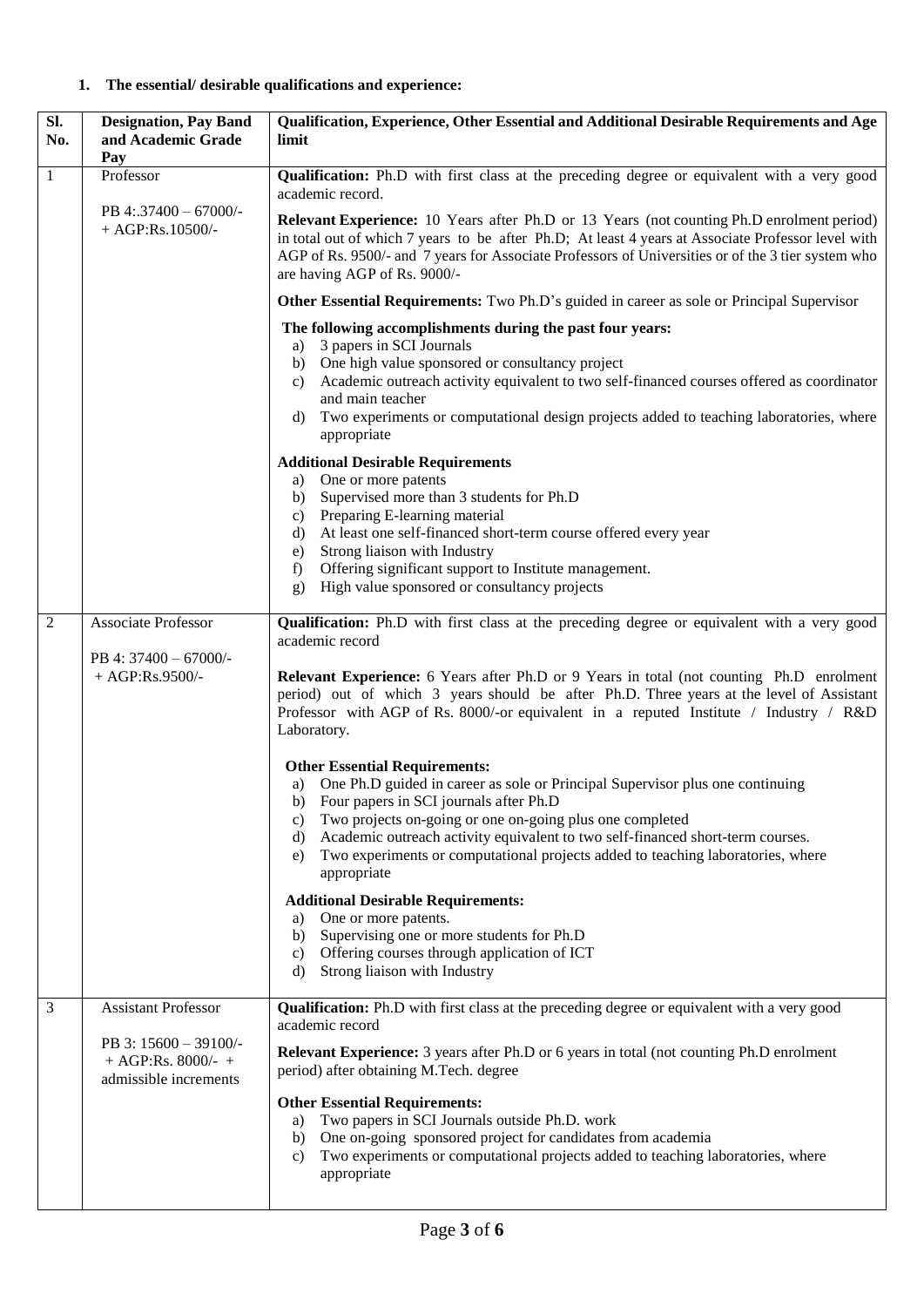|                |                                                                                             | <b>Additional Desirable Requirements:</b>                                                                                                                                                                                                                                                  |  |
|----------------|---------------------------------------------------------------------------------------------|--------------------------------------------------------------------------------------------------------------------------------------------------------------------------------------------------------------------------------------------------------------------------------------------|--|
|                |                                                                                             | One patent<br>a)                                                                                                                                                                                                                                                                           |  |
|                |                                                                                             | One Ph.D supervision on-going<br>b)                                                                                                                                                                                                                                                        |  |
|                |                                                                                             | Experience in Industry or R&D laboratories of repute<br>c)                                                                                                                                                                                                                                 |  |
|                |                                                                                             | M.Tech./M.Sc./B.Tech. projects on live Industrial problems\<br>$\mathbf{d}$                                                                                                                                                                                                                |  |
| $\overline{4}$ | <b>Assistant Professor (on</b><br>contract)                                                 | Qualification: Ph.D with first class at the preceding degree or equivalent with a very good<br>academic record                                                                                                                                                                             |  |
|                | PB 3: 15600 - 39100/-<br>$+ AGP:Rs. 7000/- +$<br>admissible increments                      | <b>Relevant Experience:</b> 1 year                                                                                                                                                                                                                                                         |  |
|                |                                                                                             | Other Essential Requirements: One paper accepted for publication in an SCI Journal.                                                                                                                                                                                                        |  |
|                |                                                                                             | <b>Additional Desirable Requirements:</b> Two papers in SCI Journals or One patent; may be<br>based on Ph.D work                                                                                                                                                                           |  |
| 5              | Professor/Associate<br>Professor/Assistant<br>Professor                                     | Qualification: Ph.D with first class at the preceding degree on Physics/Chemistry /Analytical<br>Chemistry/Instrumentation or equivalent with a very good academic record.                                                                                                                 |  |
|                | (Central Instrumentation<br>Facility)                                                       | Relevant Experience $\&$ other essential requirements: Will correspond to the applied post as<br>detailed in sl. no. 1 to 4 above.                                                                                                                                                         |  |
|                | PB 3: 15600 - 39100/-<br>$+ AGP:Rs. 6000/ - + 7$<br>additional non-<br>compounded increment | Additional Desirable Requirements: Experience in handling sophisticated equipments such as<br>modern chromatographic and MS techniques like UPLC, LC-MS, GC-MS, NMR, X-Rays<br>Equipment, ESR, SEM, TEM, MS, IMA etc. and working knowledge in computer controlled<br>experimental setups. |  |
| 6              | <b>Assistant Professor (on</b><br>contract)                                                 | <b>Qualification:</b> Ph.D with first class at the preceding degree or equivalent with a very good<br>academic record                                                                                                                                                                      |  |
|                | PB 3: 15600 - 39100/-                                                                       | <b>Relevant Experience: Nil</b>                                                                                                                                                                                                                                                            |  |
|                | + AGP:Rs. $6000/- + 7$<br>additional non-<br>compounded increment                           | Other Desirable Requirements: One publication in an SCI journal                                                                                                                                                                                                                            |  |
| 7              | Junior Assistant                                                                            | 10+2 in any discipline with a minimum Typing speed of 30 w.p.m. and proficiency in Computer<br>Word Processing and Spread Sheet.                                                                                                                                                           |  |
|                | PB-1: $5200 - 20200 +$<br>AGP ₹ 2000/-                                                      | <b>Desirable:</b> Proficiency in other computer skills; Tally                                                                                                                                                                                                                              |  |

## **2. Shortlisting criteria may include, among others, such conditions as:**

- i) Superior academic record all through first class career or higher grades in B.Tech/M.Sc./M.Tech., higher than advertised criteria.
- ii) Reputation of institutions from where the candidate has obtained his degrees.
- iii) Number of unsuccessful attempts for the same post [Candidate who have been rejected in the past may be called only if there is a good reason, the reason to be recorded in writing].
- iv) Specialisation, including micro specialisation.
- v) Professional service record reputation of organization where experience has been earned, nature of job, current activities etc.

## **3. GENERAL CONDITIONS**

1. The Govt. of India's reservation policy including age relaxation for SC/ST/OBC/PWD is applicable to NIT, Manipur. Age relaxation for internal candidates (presently working on contractual basis) as per BOG approval will also be applicable. Candidates belonging to SC / ST / OBC categories are required to attach caste certificate duly signed by competent authority in the format as prescribed by the Government of India. Candidates belonging to OBC category shall also submit photocopy of non–creamy layer certificate of the year 2015-16 without which they will be considered only for OPEN category. The Institute follows the central Govt. approved list for SC/ST/OBC.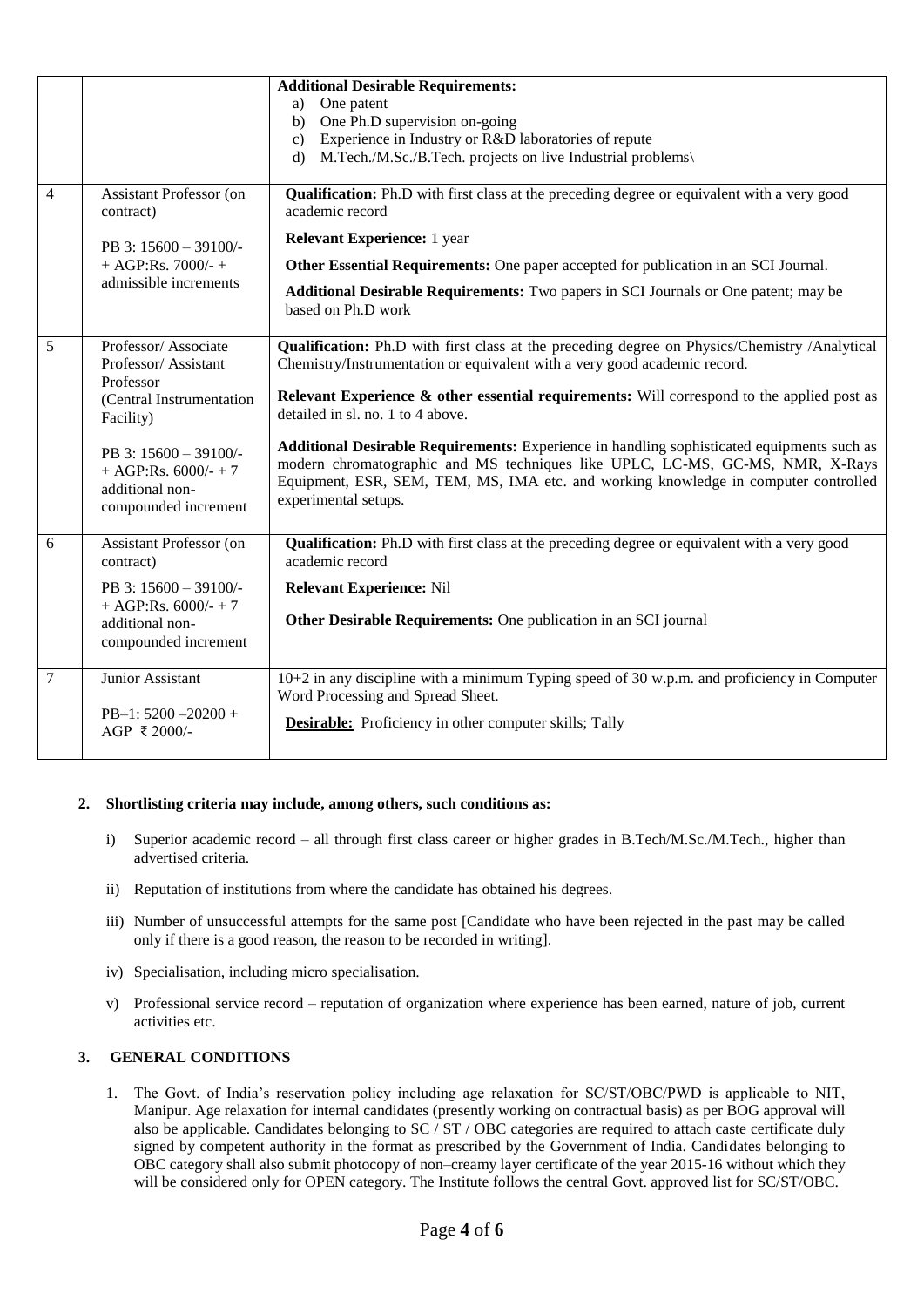- 2. Reservation for PWD (PDA) category exists as per Government of India norms. Positions from this category will be filled up depending on the availability of suitable candidate. Candidates may indicate this on their application forms and bring necessary certificates from competent authority as applicable to Central Government Service norms, at the time of interview. The final selection will be made on the basis of the recommendations of a Medical Board / Officer being appointed for examining the physical disability.
- 3. Candidates employed in Government / Semi Government Organizations / Autonomous bodies should submit their applications through proper channel. In case, the original application if routed through proper channel which is likely to be delayed, a photocopy of the application should be sent in advance to reach before the prescribed last date. All such candidates are required to produce **No Objection Certificate** at the time of interview from the competent authority.
- 4. The Industry / Research experience should be in Government or Public Enterprise or National Laboratory. However, experience in Private Industry will be considered, provided it is incorporated in the Indian Companies Act of 1956 and later amendments.
- 5. Number and Nature of posts shown above may change and vary at the time of Selection / Recruitment. Further, the Institute reserves the right not to fill any post(s). The number of post may vary depending on additional sanctioned post from the Ministry.
- 6. All Degree Certificates should be from recognized Universities / Institutes. Further, attach the CGPA to percentage (%) conversion criteria from the University / Institution / Board, failing which the Institute will apply its own conversion criteria.
- 7. The applicant is the only responsible person for the authenticity of submitted information, other documents and photograph. Furnishing of any false information and / or Suppression / Concealment of facts shall lead to Rejection / Cancellation of Selection / Recruitment.
- 7. Mere fulfilment of the required qualifications and experience etc., does not entitle that a candidate will be called for Interview / Selection. Short listing criteria of calling for interview may be higher than those advertised.
- 9. The Institute reserves the right to Limit / Restrict the number of candidates for interview, on the basis of qualifications and experience, higher than those prescribed in this advertisement and as per merit decided by scrutiny committee. Criteria for short listing may vary from department to department.
- 10. Candidates may be required to make a brief technical presentation one day before the interview.
- 11. Candidates should bring all relevant certificates and testimonials at the time of interview (Original and one set of self-attested photocopy).
- 12. Selected candidates will have to produce a medical fitness certificate from a Government Hospital prior to joining. They should be prepared to join in duty within the specified time limit. Selected candidates will be on probation initially for one/two year which may be extended on unsatisfactory performance.
- 13. Besides the basic pay and Grade Pay in the applicable scale of pay of the post, admissible allowances like DA, HRA etc. in accordance with Central Government / Institute Rules in force from time to time are payable. The employees of the Institute will be entitled to medical benefit for self and family. New Pension Scheme of Government of India is applicable on new employees as per Institute Rules. Accommodation in campus, if available, will be provided on payment of usual rent. Leave Travel Concession for self and family will also applicable as per Central Government Rules.
- 14. The Institute reserves the right to reject any or all applications without assigning any reason. Incomplete applications / applications without necessary enclosures will summarily be rejected.
- 15. No correspondence, whatsoever, will be entertained from the candidates regarding postal delays, conduct and result of interview and reasons for not being called for interview or selection.
- 16. Canvassing in any form will lead to disqualification for the post. Candidates are advised to browse the Institute Website: [www.nitmanipur.ac.in](http://www.nitmanipur.ac.in/) for regular updates.
- 17. The decision of the competent authority will be final in the matter of selection.
- 18. If suitable candidates are not available for the positions of Professor or Associate Professor, the positions may, at the discretion of the Board, be utilized for recruiting faculty in lower positions.
- 19. Screening Committee reserves the right to call or not to call candidates for interview. Name of the shortlisted candidates will be displayed in the Institute's website. No separate individual intimation will be sent. All information